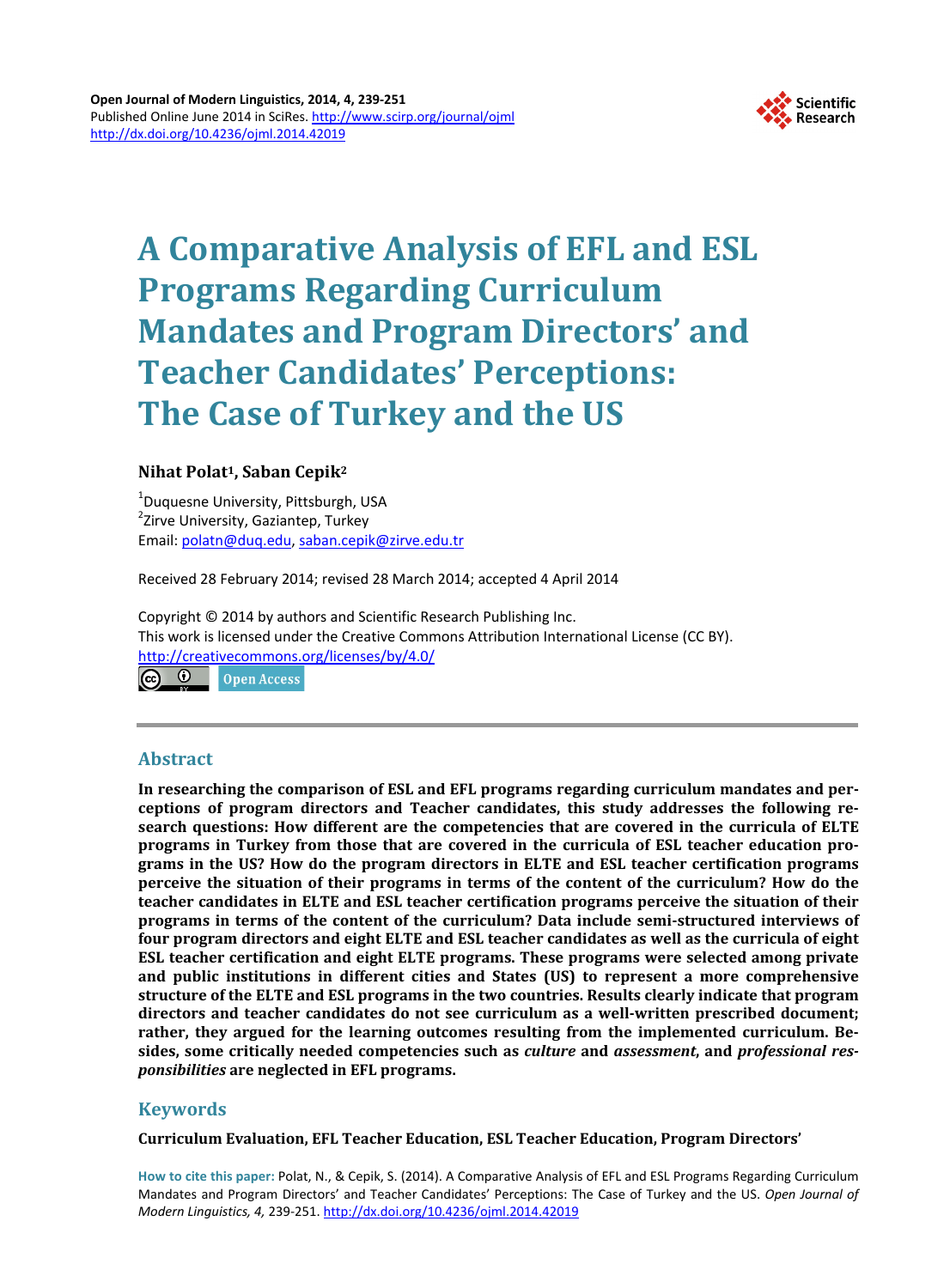#### **Perceptions, Teacher Candidates' Perceptions**

# **1. Introduction**

It is a professional mandate for people in the field of foreign/second language (L2) teacher education to determine what constitute a competent English language teacher (ELT). This is a prerequisite for the advancement of the field because it is hoped that once certain competencies are identified, they will become the bases for the knowledge, skills and dispositions that fuel the curriculum, the instructional practices, and the assessment and evaluation procedures. This notion seems to have hold ground in teacher education around the world because all program evaluation requirements follow the assumption that a program's curriculum has been designed in ways that it complies with certain factors, including the national standards, state (local) mandates, accreditation conditions, institutional core curriculum requirements, and available faculty resources. Nonetheless, how much each factor weighs in depends on the power and perceptions of decision makers about the particularities, practicalities, and possibilities embedded in the ELT or ESL teacher preparation contexts. This study involves a comparative analysis of the ELT education (ELTE) and ESL teacher certification program curricula in the US while also providing qualitative accounts of program directors and teacher candidates in these programs. In what follows, we provide a brief background of the project and review of current research related to fundamental domains and competencies in L2 teacher education, continuing onto research on the ELTE programs in Turkey. We, then, describe the research methodology of the study before we present our findings and interpret them in a Discussion section. We conclude the chapter with a brief section on the implications of our results.

## **2. Background of the Study**

In studying the curricula of ELTE in Turkey and ESL teacher education programs in the US vis-à-vis the current research, we not only acknowledge the differences between the two contexts but also recognize variation within each setting. In addition, we acknowledge the need for a heterogeneous and comprehensive approach to L2 teacher education because we champion a socio-constructivist view of L2 teacher education that is based on [Kumaravadivelu's \(2001\)](#page-11-0) elements of locality and notion of context particularities that cannot be separated from social, political, economic and cultural local factors and constituencies [\(Johnson, 2009\)](#page-11-0). Thus, this study is positioned within a pedagogical framework that draws on *cultural realism* [\(Kumaravadivelu, 2008\)](#page-11-0) that takes into account the contributions of proactive critical self-reflections and socio-cultural realities [\(Darling-Hammond &](#page-10-0)  [Branson, 2005\)](#page-10-0).

Nevertheless, regardless of expected differences between ELTE and ESL teacher education, one can observe that some competencies traditionally required for L2 teacher candidates in ELT settings have historically been considered important for candidates in ESL teacher preparation programs too. More specifically, all L2 teacher education programs seem to cover competencies related to second language acquisition (SLA), methods of language teaching, and L2 assessment. Note that, to varying degrees, both the ELT and ESL teachers are expected to help L2 learners—whether in K-12 or adult settings—communicate in social settings, to achieve academically in content areas, and to live in socially and culturally appropriate ways in the L2 community [\(TESOL, 2010\)](#page-11-1).

# **3. L2 Teacher Competencies**

The fact that there is now a journal in the file entitled "*World Englishes*" is indicative enough of the expected variation in the English language that the L2 industry is trying to teach [\(Kachru, Kachru, & Nelson, 2006\)](#page-11-0). Similarly, in line with socio-constructivist views of L2 teacher education [\(Johnson, 2009\)](#page-11-0), the field is now more aware of the pedagogical implications of different social, economic, cultural, political and geographical realities. In addition, SLA research is quite well-established about the role of learner variables (affective, cognitive, and metacognitive) in success in L2 attainment [\(Dörnyei,](#page-11-0) 2005; Gass & [Selinker, 2008\)](#page-11-0). Thus, it is hard to determine basic competencies in L2 teacher education when the substance (English language) is varied, the settings are different, and the learners demonstrate remarkable individual differences. Nevertheless, previous research has produced some common grounds for the ELT and ESL fields that include certain competencies related to *language*, *culture*, *instruction*, *assessment*, and *professional responsibilities*. We can synthesize and categorize this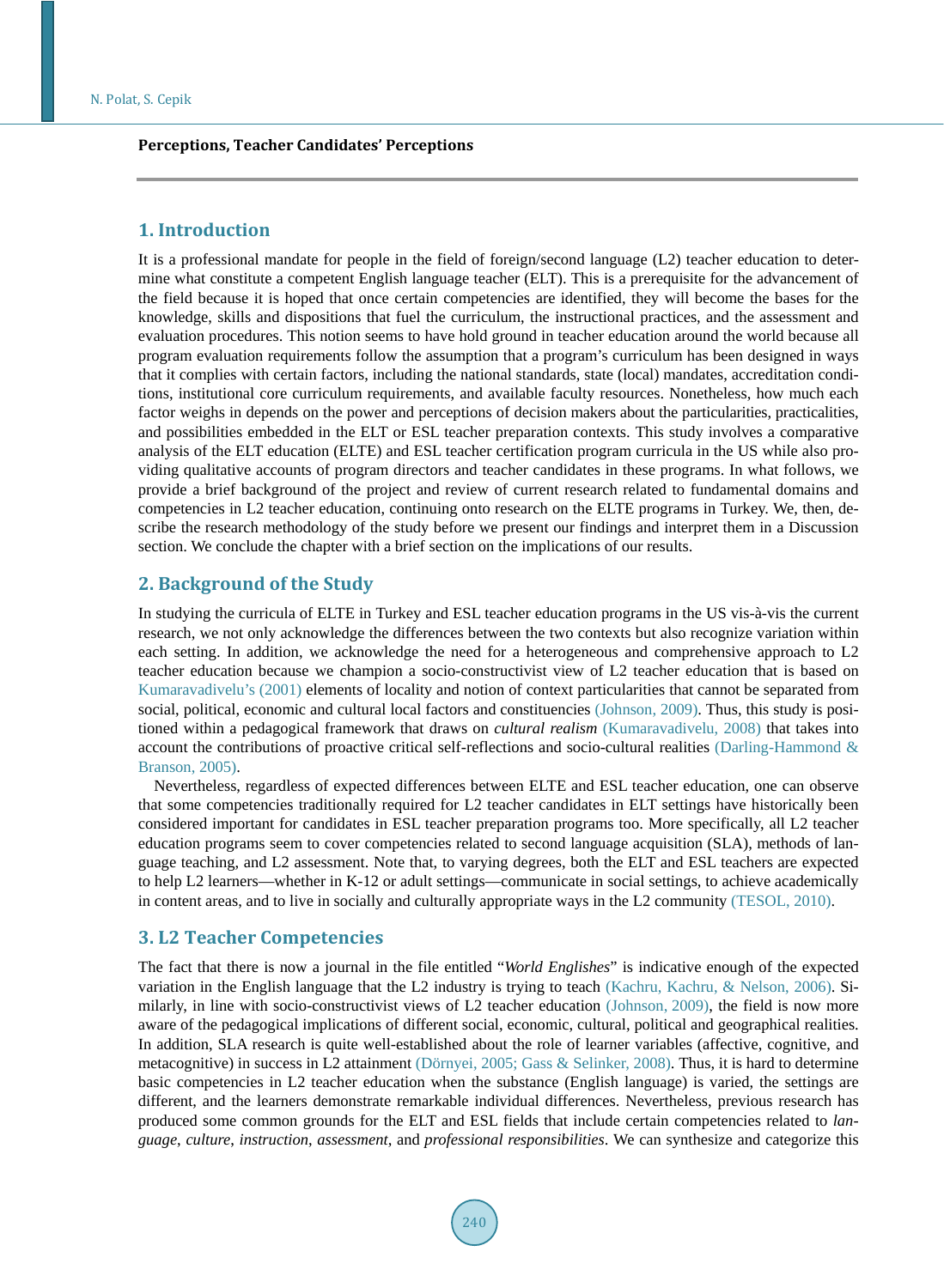research from numerous perspectives in L2 teacher education, including socio-constructivism [\(Johnson, 2009\)](#page-11-0), teaching methods [\(Burns & Richards, 2009;](#page-10-0) [Richards, 2008; Tredick, 2004\)](#page-11-1), identity [\(Clarke, 2008\)](#page-10-0), cognition [\(Borg, 2006\)](#page-10-0), knowledge-base [\(Bartels, 2005;](#page-10-0) [Freeman, 2002\)](#page-11-0), critical pedagogy [\(Hawkins & Norton, 2009\)](#page-11-0), and so forth. Yet, for the apparent purposes of this study, we have used TESOL's categorical framework that is also used for national accreditation purposes [\(TESOL/NCATE, 2010\)](#page-11-1) for the ESL teacher education programs in the US.

Acting as the Specialized Professional Association (SPA) for NCATE, TESOL has compiled an accreditation review manual [\(TESOL/NCATE, 2010\)](#page-11-1) that outlines 11 standards outlined under five domains. ESL teacher education programs in the US are required to provide evidence as to how their teacher candidates meet these 11 standards. The manual not only provides current research and theory in the field, it also describes application indicators in the rubric for each standard listed under each domain. More specifically, this manual breaks down the competencies into measurable learning outcomes that accompany a rubric requiring evidence and explaining performance indicators to determine if a candidate's performance *approaches*, *meets*, or *exceeds* the standard. In sum, aside from potential differences in pedagogical practices, ESL teacher education programs in the US cover these basic competencies related to language and linguistics, SLA theories, learner variables, ESL methods, foundations of learning and teaching, socio-cultural awareness, curriculum and instruction, and assessment and evaluation. In the [TESOL/NCATE \(2010\)](#page-11-1) manual these competencies are presented in five domains of *language*, *culture*, *instruction*, *assessment*, and *professionalism*.

Competencies related to knowledge and skills in basic linguistics and first (L1) and L2 attainment research are categorized under the *language* domain. Regardless of being in ESL or EFL setting, current research suggests that L2 teachers need to be proficient in the target language while also being competent in fundamentals of linguistics and language systems [\(Andrews, 2001;](#page-10-0) [Freeman & Freeman, 2004\)](#page-11-0). In addition, this domain requires that L2 teachers attain a substantial background knowledge regarding basic theories and concepts about L1 and L2 acquisition [\(Baker, 2006;](#page-10-0) Gass & [Selinker, 2008; Larsen-Freeman, 2007;](#page-11-0) Lightbown & [Spada, 2006;](#page-11-0) [Van-](#page-11-1)Patten [& Williams, 2007\)](#page-11-1). Furthermore, previous research concerning this domain underscores L2 teachers' understanding of the differences between basic interpersonal communication skills (BICS) and cognitive academic language proficiency (CALP) [\(Cummins, 1984\)](#page-10-0). It also highlights the interrelatedness of receptive, productive, and complementary language skills in L2 education (Commins [& Miramontes, 2005;](#page-10-0) [Horwitz, 2008\)](#page-11-0).

The second domain, *culture*, covers background on individual and socio-cultural differences amongst L2 learners. Indeed, current research on the culture domain advocates competency building in culturally responsive education with high level of awareness towards the strong presence of linguistic and cultural diversity in L2 classrooms (Commins [& Miramontes, 2005;](#page-10-0) [Crawford, 2004;](#page-10-0) [Díaz-Rico, 2008\)](#page-11-0). This domain requires teachers to attain sociocultural competence while also learning about learner variables as categorized under affective, cognitive, and metacognitive factors by [Horwitz \(2008\).](#page-11-0) More specifically, L2 teachers must internalize the role of learner variables, including motivation, attitudes, identity, anxiety, learning strategies, pedagogical belief systems, language socialization patterns in success in L2 attainment [\(Doughty & Long, 2003; Dörnyei,](#page-11-0) 2005).

The *instruction* domain, on the other hand, covers practice-related competencies such as the foundations of ESL curriculum, knowledge of methods, learning environment and instructional materials as well as integrative teaching of content and language skills. While this domain holds teachers responsible for designing safe environments that are conducive to successful L2 learning [\(Brown, 2006;](#page-10-0) [van Lier, 2000\)](#page-11-1) it also underscores the use of different ESL/EFL methods [\(Richards & Rodgers, 2001\)](#page-11-1) without necessarily adhering to one particular method, also known as [Kumaravadivelu's](#page-11-0) "*Beyond Method*" (2006), a notion characterized by [Larsen-Freeman](#page-11-0)  [\(2003\)](#page-11-0) as "*principled eclecticism*". According to this domain, to be considered a competent ESL teacher, one must able to choose and implement the most effective curriculum [\(Nation & Macalister, 2010;](#page-11-0) [Richards, 2001\)](#page-11-1) and instructional materials that are appropriate a particular L2 learner group [\(McGrath, 2006;](#page-11-0) [Richards, 2001\)](#page-11-1). This competency aligns well with applications of the so-called learner-centered and developmentally appropriate instruction.

*Assessment* is the domain that requires competency-building in L2 testing and evaluation of learners' language development. Research categorized under this domain underscores background knowledge and skills about formative and summative assessment techniques related to the placement, diagnosis, achievement, and proficiency of learners L2 skills [\(Brown, 2004\)](#page-10-0). This domain addresses ESL teacher education in terms off undamental concepts (validity and reliability) and approaches (criterion-based versus norm-referenced testing) [\(Hughes, 2003\)](#page-11-0) and practices related to basics of test design, stages of test development, and interpretation of test results while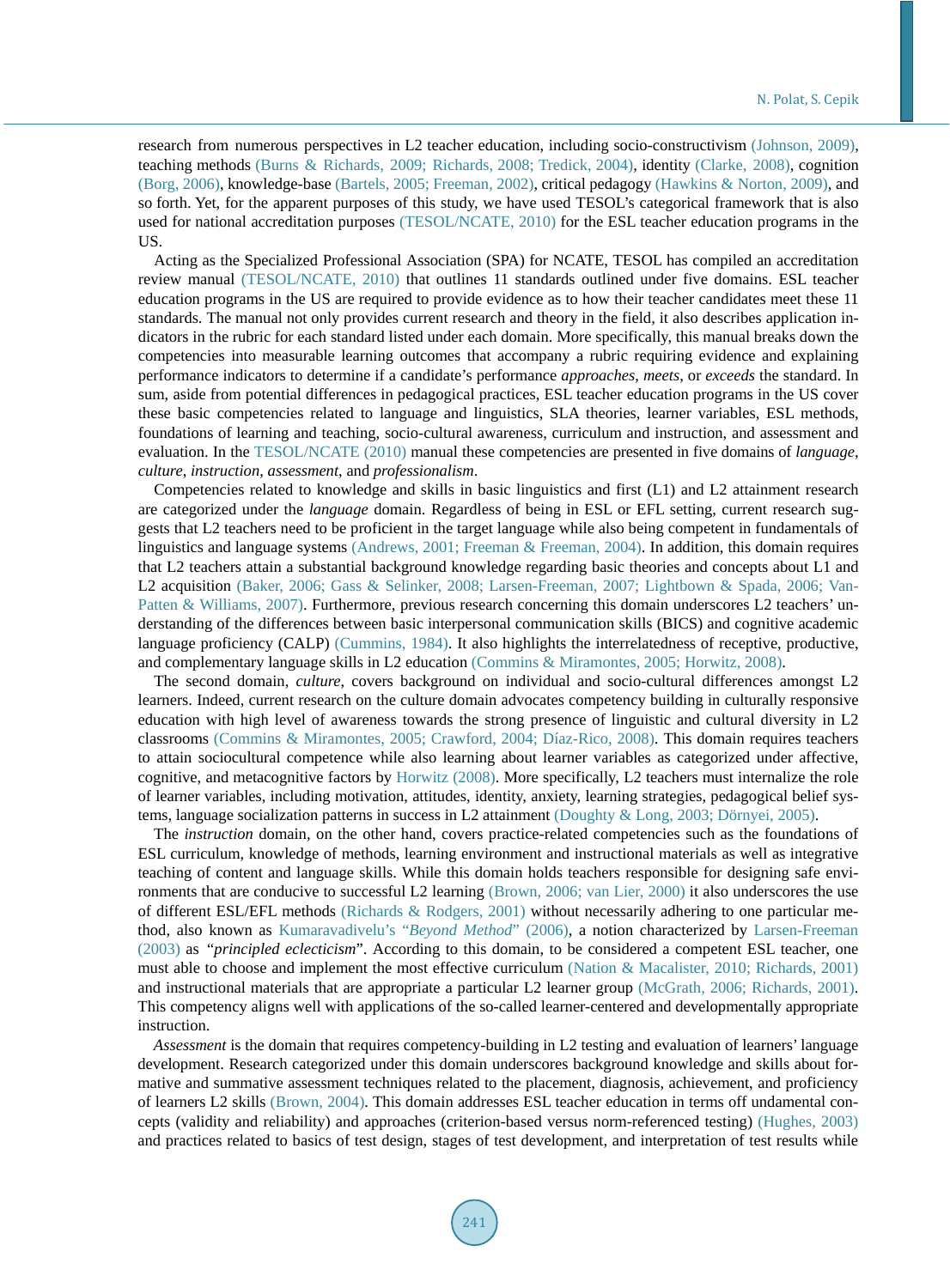also highlighting background in item selection and adaptation as well as the development of assessment tools for different purposes (Fulcher [& Davidson, 2006\)](#page-11-0).

The last domain, *professionalism*, situates the profession as a whole within a coherent framework about professional and pedagogical responsibilities. For example, some research related to this domain has not only underscored competency and readiness in keeping up-to-date with innovations in educational research but has also strongly suggested following domestic and international issues related to L2 education policy and practice [\(Creese, 2000;](#page-10-0) [Leung, 2009;](#page-11-0) Polat & [Mahalingappa, 2013;](#page-11-1) Ramanathan [& Morgan, 2007\)](#page-11-1). In addition, this domain advocates promoting instructional environments that value just and equitable resources for English language learners (ELL) in mainstream classrooms (inclusive education) where they have access to the same rigorous and challenging education with their native-speaker peers [\(Platt, Harper, & Mendoza, 2003;](#page-11-0) [Polat, 2010;](#page-11-1) [Reeves, 2004; Valdes, 2001\)](#page-11-1). Finally, this domain champions collaboration between mainstream and L2 teachers and demands partnerships with external constituencies, parents, and professional communities to support the education of ELLs [\(Arkoudis, 2006; Crawford, 2004; Creese, 2005; Davison, 2006; De Jong & Harper, 2005\)](#page-10-0).

#### **4. ELTE Education in Turkey**

Until 1981, teacher training high schools, which were specialized as vocational schools, were in charge of preparing the teacher force in Turkey [\(Duman, 1998\)](#page-11-0). As a result of the shift in decision-making power from the Ministry of Education (ME) to universities in 1981, EFL education became a 4-year undergraduate degree offered by the ELTE programs at public universities. This change was important because it suddenly gave the HEC, an elitist bureaucratic agency, more power than the ME that is run by political appointees. Despite this shift, universities, the ME, and the HEC were still expected to work collaboratively. For example, while the curriculum design and pre-service education were to be determined through collaborative efforts between the HEC and respective institutions, teacher recruitment and in-service professional development (PD) were within the purview of the ME. Unfortunately, this collaboration failed due to financial, political, pedagogical, and logistical factors. This failure became a national issue in 1996 when the ME and the HEC identified major problems in the system [\(Akyel, 2012\)](#page-10-0).

The Teacher Education Project, initiated by the World Bank, was the second major reform of the 90's. The project called for more emphasis on practice-related activities. More specifically, inspired by institutions in Europe and the U.S., teacher education reform in Turkey revolved around reflective practices, research approaches to teaching, and self-assessment. The goal of this socio-constructivist reform was to produce teacher candidates with knowledge of experientially-relevant theories that they would use to develop a personal teaching philosophy that emanated from self-reflection and *apprentice of observation* [\(Lortie, 1975\)](#page-11-0). This reform required strong collaboration between the ME and the HEC as well as immediate program constituencies such as the faculty, student cohort, mentors and field supervisors.

Later, a new project was launched to keep the teacher education programs up-to-date. The project aimed to create a new accreditation system for all faculties of education. The Fullbright Commission that was behind this initiative geared the Turkish ELTE industry towards producing more high quality EFL teachers and higher numbers of faculty members in ELTE programs with greater focus on practical skills that would involve strong cooperation between higher education institutions and K-12 schools [\(Grossman, Onkol, & Sands, 2007\)](#page-11-0). These reforms aimed to ensure that the new teachers can meet the changing demands of EFL education in Turkey [\(Al](#page-10-0)[tan, 2006\)](#page-10-0). Thus, the existing curriculum core was redesigned and new courses like instructional planning, classroom management, and computer and instructional technology were included [\(Simsek & Yildirim,](#page-11-1) 2001).

In an attempt for some decentralization, the HEC prompted to implement further changes in ELTE programs in 2006. The most crucial change among these was the flexibility that would give the teacher education departments around 30% control over their curricula [\(Kirkgoz, 2007\)](#page-11-0). These reforms have undoubtedly led to some recognizable change in ELTE program curricula; yet there is still a great deal of work to be done. These areas of improvement vary from the current unsuccessful system of practicum collaboration between K-12 schools and universities to failing partnerships among bigger parties involved in policy (the HEC) and recruitment (the ME) [\(Akyel, 2012\)](#page-10-0). In a recent study, [Altan \(2006\)](#page-10-0) listed some of these areas of improvement in ELTE programs as innovation, pedagogical and technological background, competency in multiple skills, and resourcefulness. He emphasized that in order to be successful, ELTE teachers must build a high level of English language proficiency. In addition, [Altan \(2006\)](#page-10-0) argued that, to ensure high-quality EFL education, the HEC must shift from a pre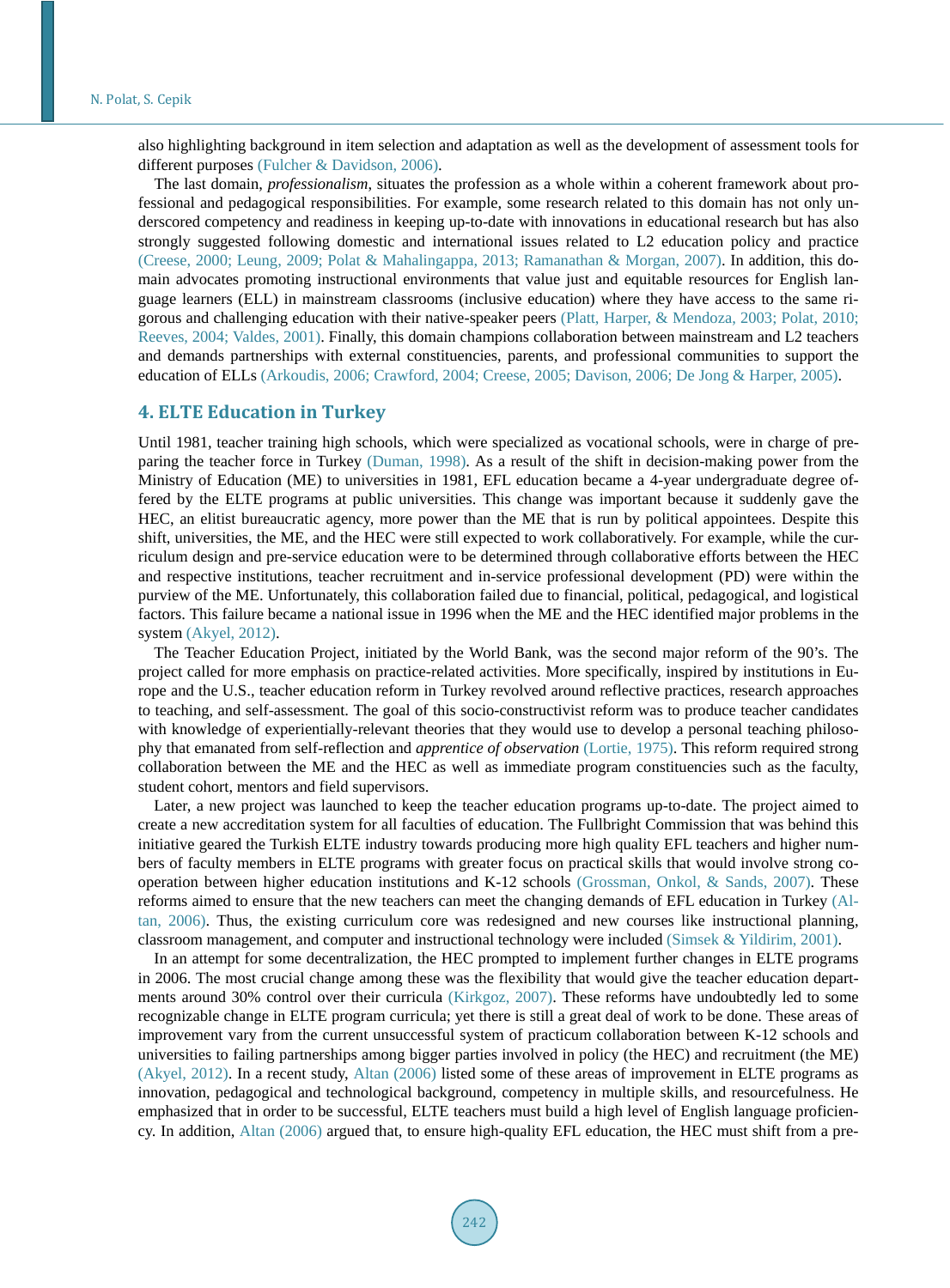service only training to a lifelong professional advancement model in collaboration with the ME to facilitate and maintain improvement and continuity through meaningful in-service PD services.

# **5. Paths to Becoming an EFL or ESL Teacher**

All ELTE programs in Turkey have to follow the basic HEC requirements in terms of the allocation of credit hours with the possibility of selecting certain numbers of elective courses. To comply with the HEC requirements, ELTE programs in Turkey cover competencies related to language and linguistics, foundations of learning and teaching, EFL methods, SLA theories, learner variables, practicum, instruction, assessment/evaluation, and educational/pedagogical subjects. [HEC \(2010\)](#page-11-0) has grouped these competencies into three domains of Language Teaching Subjects, General Culture, and Pedagogical Formation. Admission into these programs is based on a standardized English proficiency test that includes reading, grammar, and vocabulary questions. Thus, students can join these programs substantially lacking a strong command of English in written and oral skills. In fact, some research reported that many ELTE candidates were not competent enough in English for most of their coursework (Coskun & [Daloglu, 2010\)](#page-10-0). To remedy this weakness, some schools either require more preparation before admission into the program or increase the number of required general English classes in the first year of the program.

Becoming an EFL teacher takes two possible paths in Turkey. The first path involves obtaining a four-year undergraduate degree from an ELTE department. In the second one, on the other hand, teacher candidates who hold a BA degree in English language and literature or American or British cultural studies are given an option to turn their degrees into an EFL teacher degree. To be able to do so, they must fulfill the additional HEC-required pedagogical formation requirements. This route, which has traditionally been allowed by the government due to the shortage of EFL teachers in Turkey, involves an education in literary studies rather than L2 teaching pedagogy. Yet, the assumption is that since they have built a strong foundation of the English language, they can teach it provided that they receive training in *how* (pedagogical formation) to teach it. The first path produces moth of the EFL teachers in Turkey. Once a program has been approved by the HEC, they can begin functioning without almost any continuous review from the State and no independent accreditation agencies exist in Turkey.

As for becoming an ESL teacher in the US, several routes can be followed. These possible routes include emergency, temporary, initial, and endorsement certificates. Yet, ESL teacher candidates generally take one of two common routes: initial certification or endorsement. The initial certificate involves a four year undergraduate degree program and is a rarely available choice in the US. The most common choice is endorsement, also known as add-on, certificate programs. Many ESL teachers, especially those in States with small ELL populations, obtain their ESL specialist certificates as endorsement to their initial licensures. This is also a possible route in States with very big ELL populations, like Florida where mainstream teachers are required to receive the ESL endorsement when they start serving ELLs in their content areas. Typically, candidates take around 15 to 18 credits of coursework that primarily covers the afore-mentioned five TESOL domains and then add this graduate work to any initial certifications they might hold. These programs are reviewed and approved by a State's department of education. It is up to the institutions whether or not to seek NCATE accreditation for their programs, which is handled by TESOL as the SPA.

## **6. Methods**

In this study we used some numeric data regarding the fundamental competencies covered in ELTE programs in Turkey and ESL teacher certification programs in the US while also providing interpretive qualitative data [\(Pat](#page-11-0)[ton, 2002\)](#page-11-0) concerning the rationalizations and critical self-reflections of both the decision-makers and the teacher candidates in these programs. Specifically, the study addresses the following research questions:

1) How differentare the competencies that are covered in the curricula of ELTE programs in Turkey from those that are covered in the curricula of ESL teacher education programs in the US?

2) How do the program directors in ELTE and ESL teacher certification programs perceive the situation of their programs in terms of the content of the curriculum?

3) How do the teacher candidates in ELTE and ESL teacher certification programs perceive the situation of their programs in terms of the content of the curriculum?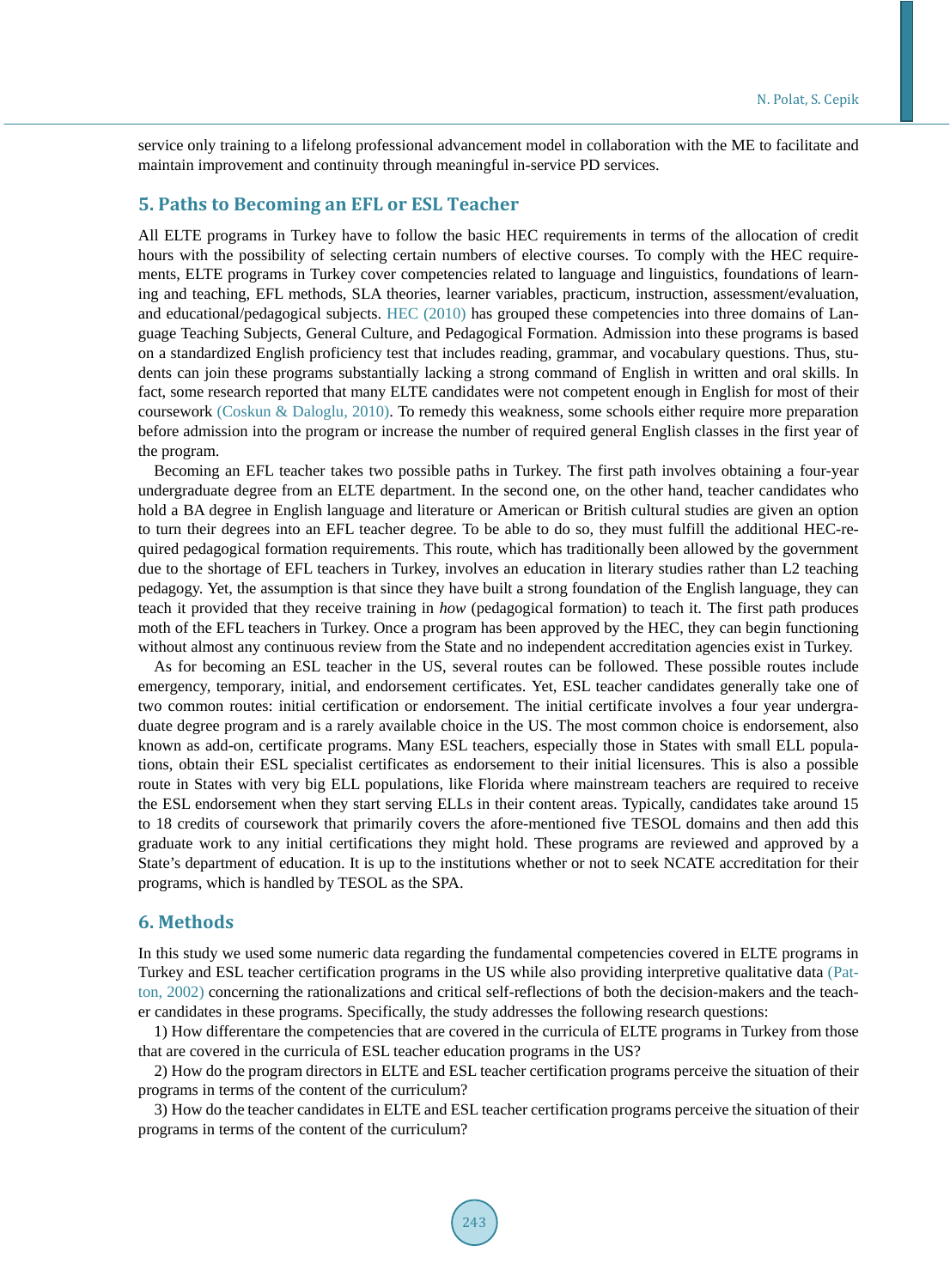## **6.1. Participants and Setting**

Participants were from eight ELTE programs in Turkey and eight ESL teacher certification programs in the US  $(n = 16)$  whose curricula were comparatively analyzed. These programs were selected among private and public institutions in different cities and States (US) to represent a more comprehensive structure of the ELTE and ESL programs in the two countries. This sampling precaution was also necessary since the quality of ELTE programs in Turkey may vary remarkably due to geographical locations and faculty resources and so forth. Similarly, since each State has its own requirements and mandates, one can assume differences among the ESL teacher certification programs in the US as well. Using a purposeful random sampling technique [\(Patton, 2002\)](#page-11-0), two ELTE program directors and two ESL teacher certification program directors as well as four ELTE and four ESL preservice teachers were interviewed.

One of the ELTE program directors was at a private university and the other one was at a public university while both ESL program directors, who worked at private institutions, were from two different States: a Southern and a Northern State. Both ELTE directors had received their doctoral degrees in Turkey and had research articles published in scholarly indexed journals. The ESL program directors were both tenure-track faculty with a growing scholarly publication record. The higher education work experience of the program directors ranged between 4 and 9 years (age range  $= 37 - 57$ ). Two of the ELTE teacher candidates were from private and two were from public universities in different geographical locations (Eastern and Western Turkey) in Turkey. All ELTE candidates had completed the first three years of their undergraduate coursework and were enrolled in their last year in the program. All ESL teacher candidates were in endorsement certification programs in different States. In other words, they held initial certifications in other areas of education (e.g., early childhood) and were adding ESL certification as an endorsement to their initial licensure.

#### **6.2. Data Sources**

Data include semi-structured interviews of four program directors and eight ELTE and ESL teacher candidates as well as the curricula of eight ESL teacher certification and eight ELTE programs. The ESL teacher certification curricula were obtained from the program directors whereas the ELTE curricula were either downloaded from the programs' websites or were directly obtained from the program directors. Finally, the HEC requirements (2010) and the TESOL/NCATE standards manuals and State requirements (2010) were reviewed for comparisons between these programs.

The interview questions were constructed using the inductive codes emerged through the analysis of the curricula and the deductive codes (Miles & [Huberman, 1994\)](#page-11-0) were determined based on the previous research concerning procedures of program evaluation in teacher education [\(Richards, 2007;](#page-11-1) Thomas & [Loadman, 2001\)](#page-11-1). The interview questions were: What is your take on the quality of ELTE (or ESL for US participants) program curricula in terms of their strengths, weakness, and opportunities? Why? How do you see the quality of ELTE (or ESL for US participants) program curricula in preparing competent teachers? Why? In terms of the curriculum, how do you think your program compares to the other ELTE programs in Turkey (or ESL for US participants)? What kind of factors do you consider (should be considered for teacher candidates) while making decisions about the competencies, courses, practicum, and the number of credit hours in your program curriculum? Why? Why do you think your program curriculum has this kind of focus (depending of previous analyses)?

## **6.3. Data Collection and Analysis Procedures**

We followed several steps in analyzing our data. We started by individually analyzing the curricula in our settings (Author 1: ESL programs in the US and Author 2: ELTE programs in Turkey) to identify common areas of educational focus within our country of residence. Next, we interviewed both the directors and the teacher candidates to comparatively examine their critical reflections regarding the strength of their curricula in preparing competent ESL or EFL teachers [\(Rubin & Rubin, 2005\)](#page-11-1). The audio-recorded interviews took between 35 to 45 minutes. They were then downloaded on a computer, transcribed, and returned to the participants for possible corrections and/or clarifications. Finally, were reviewed the [TESOL/NCATE manual \(2010\)](#page-11-1) and State requirements (for the States in which the ESL teacher certification program resided) as well as the [HEC \(2010\)](#page-11-0) program requirements to determine the standards that constitute the bases for these programs.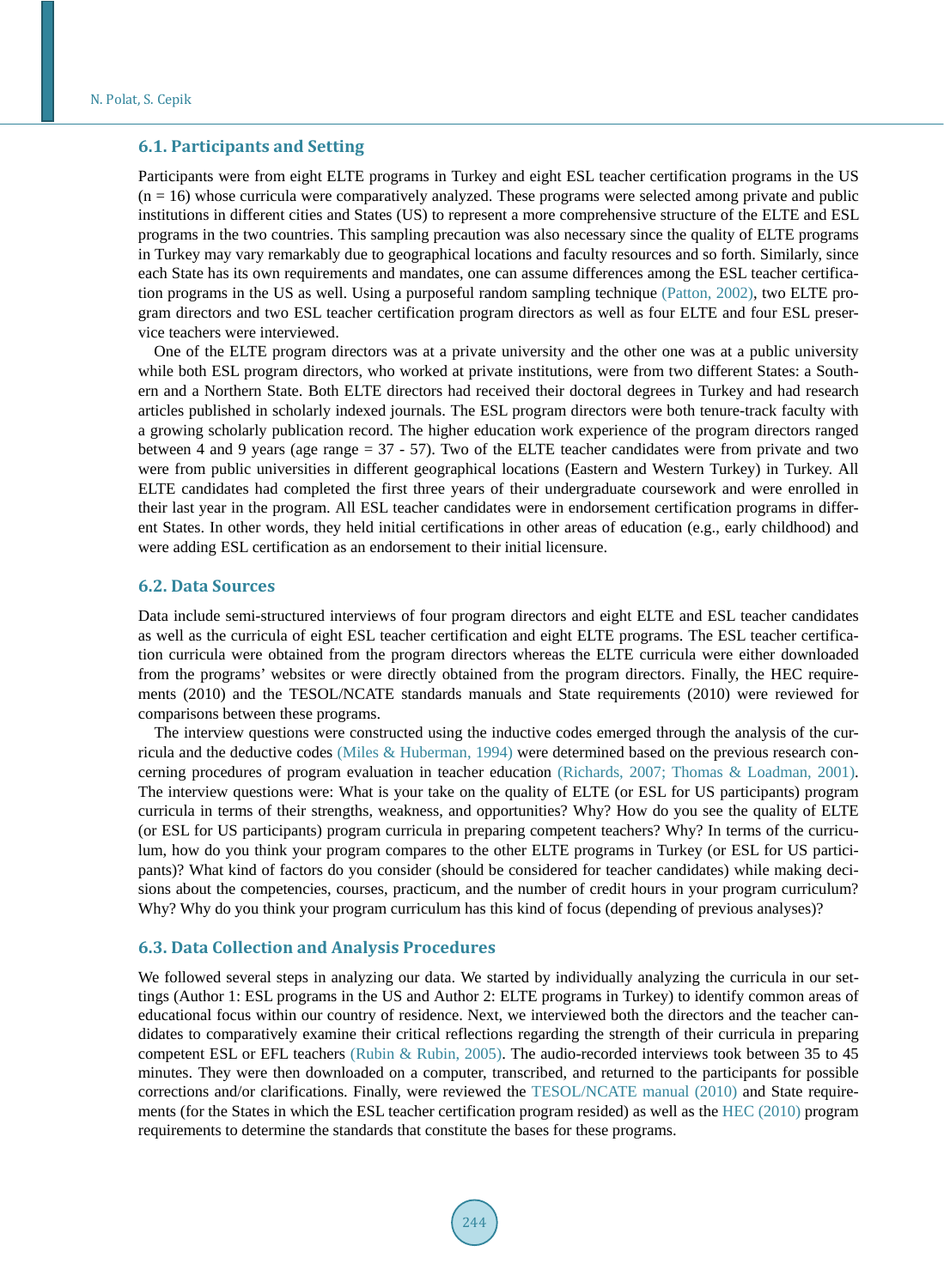# **7. Results**

#### **7.1. Comparison of ELTE and ESL Teacher Certification Programs Understudy**

ELTE and ESL teacher certification program curricula were comparatively analyzed to address the first research question. The curricula of the ESL teacher certification programs understudy seemed to be structured around competency areas outlined in the [TESOL/NCATE \(2010\)](#page-11-1) manual, comprising of 11 standards related to *language*, *culture*, *instruction*, *assessment*, and *professionalism* domains. All of these programs, which were from eight different States in the US, listed contents related to these five competencies in different courses in their curricula; however, the way these competencies were structured and aligned with the TESOL standards appeared to be rather different. To determine as to why such differences existed, we examined several institution, State, and accreditation sources. Results suggested that the variance primarily emanated from 1) NCATE accreditation, 2) university core curriculum, and 3) State requirements. While faculty expertise also seemed related to how these competencies were organized in the curriculum, this reason was not consistent across all programs.

Of these eight programs, 5 were NCATE-accredited, and they predominantly followed the [TESOL/NCATE](#page-11-1)  [\(2010\)](#page-11-1) manual. Thus, their curricula were more coherent in terms of, for example, the content related to basic linguistics, theories and research on L1 and L2 acquisition being offered in one course. Note that the education departments of these States also accepted the NCATE evaluation for their continuous review. In the curricula of three programs that were not NCATE-accredited, it was hard to understand why the content of the courses were organized the way they were. For example, in a course on instructional design and implementation, there would be content about linguistic and basic assessment strategies. This content was organized in ways, from an outsider's perspective, that was hard to understand. Yet, when reviewing the State requirements manual and the way the required competencies were outlined there, this kind of content organization made sense. As reported by the program directors in both of these examples, they had to deliver the content in courses that could cover multiple competencies in some pedagogically sound way due to the university core curriculum and credit-hour restriction. In other words, since these programs offered all of these 11 competencies in 15 to 18 credits per the State mandates, they had to get creative.

As for the curricula of ELTE programs in Turkey, results suggested that eight categories of instructional coursework, including language skills, linguistics, methods, SLA, literature, practicum, foreign language, and educational core, existed in all eight programs. Contents related to these competencies were covered in methods of language teaching, SLA theories, English language skills, research, literature, linguistics, foreign language learning, general education, and practicum courses. Review of these eight competencies revealed that some variation existed in the weighted coverage of some competencies; yet, the curricula frameworks of the overwhelming majority of these ELTE programs seemed to be rather homogeneous regarding a program's total number of credit-hours (132) and the credit-hour allocation for different competencies.

Nonetheless, results also indicated that two of these universities (108 - 122) offered fewer numbers of weighted credit hours for a few competency areas, which in turn led to fewer numbers of total credit-hours. Results indicated that over 90% of these ELTE programs offered three credits of SLA. Approximately 80% offered six credits of linguistics and nine credits of literature while 60% offered eight credits of practicum and six credits of foreign languages. Moreover, over 50% of these programs offered 30 credit hours of methods of language teaching and 28 credit hours of basic education courses.

#### **7.2. Program Directors' Perceptions about the Current Situation of Their Curricula?**

Of the two ESL program directors who participated in the interviews one was from an NCATE-accredited program. Two common themes emerged in the interviews of the ESL program directors, suggesting that 1) the curriculum lacked depth in covering knowledge, skills, and dispositions needed for a competent ESL teacher, and 2) NCATE/TESOL, state mandates, and institutional core curriculum requirements shaped the curriculum not their professional training. Although, the interview data revealed that the director of the NCATE-accredited program approached the questions in terms of curriculum's alignment with the TESOL standards and the other director seemed to be fixated on State mandates, both of them appeared to be consistently ambivalent about and displeased with having to respond to these two agencies.

While discussing the strengths/weakness, opportunities, and curriculum focus of her program, the director from the non-NCATE accredited program (Jennifer) complained about the limited number of credit hours that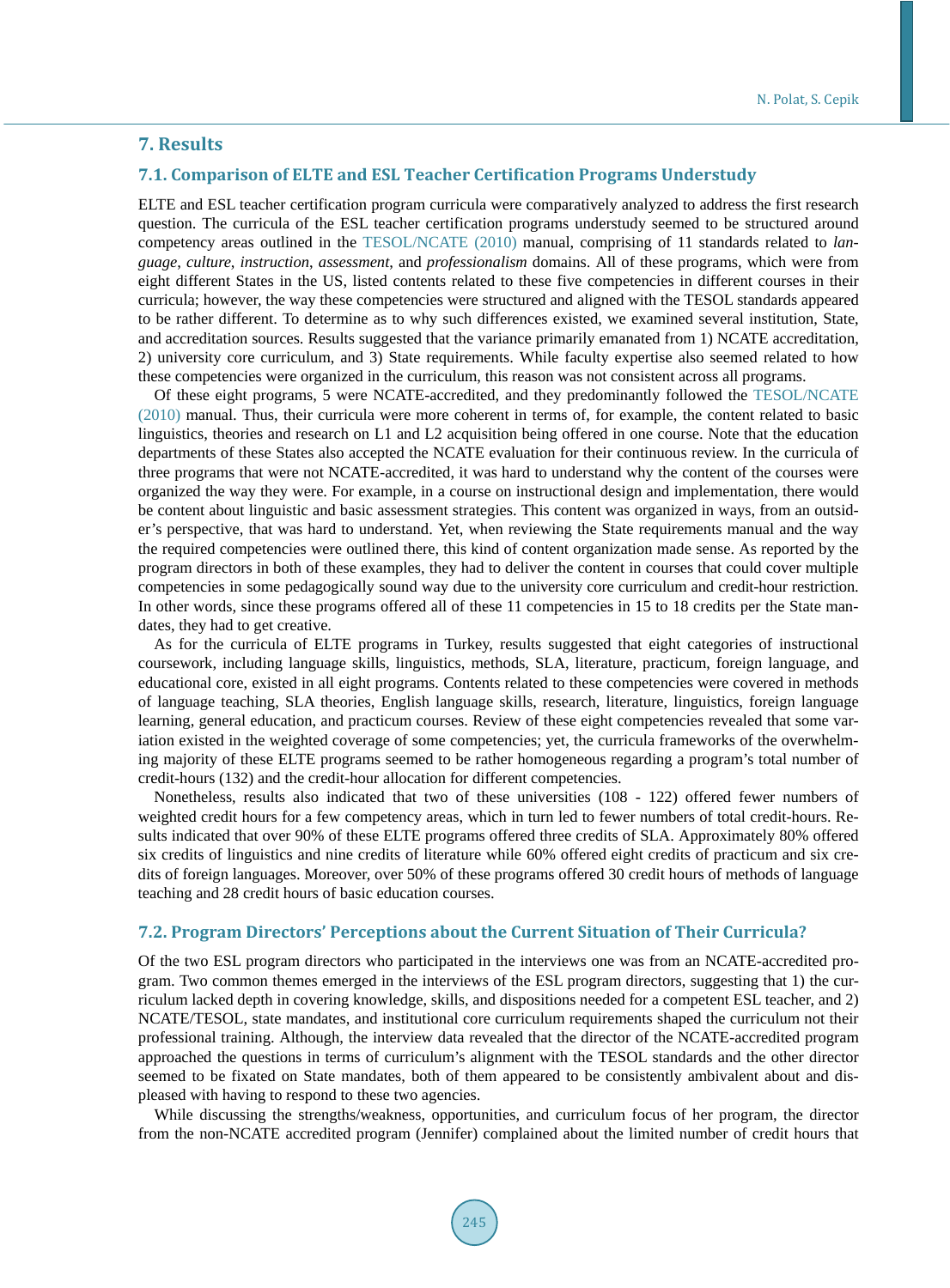are considered adequate by the State for a person to become certified in ESL. She also explained how arduous and time-consuming it was for her to juggle between the State mandates and the university curriculum while also expressing mixed feeling about NCATE accreditation. For example, she said:

It is inconceivable that the State presumes that one can become an ESL teacher by taking 16 credits about the field··· like it's some sort of *phony* (Emphatic tone) profession··· If the State wants to do something, other than asking us to fill in hundreds of senseless tables, they should pass laws and make certificate an undergraduate degree program. With only 16 credits, it is hard to make an argument for a quality education··· It gets even worse when all we do is just constantly juggle between the State reqs. and the department curriculum.

Similarly, the notions of credit-hour inadequacy in endorsement programs and the role of faculty's professsional training versus the obligation to comply with external mandates seemed to resonate with the NCATE-accredited program director as well, when he stated:

If curriculum strength equals being State and NCATE approved, we are··· but if you ask me the add-on ESL certificate programs are weak by default because the credit hours are just insufficient. Instead of working on how/if the content about certain competencies can be built sequentially or integratedly, and use our professional training, we just put a check mark next to the information if it's *covered* (uses quotation marks with hand gestures) in other course in the department··· I wish we didn't have to do either State or NCATE but if we could just do one of them, I'd choose NCATE because from my personal experience I know the reviewers at TESOL know about the field more than the State staff.

As for the EFL programs, the interview results suggested that both of the program directors agreed on the Turkish ELTE program curricula being remarkably weak in four major areas, including 1) lack of practical training that would give teacher candidates opportunities of application, 2) negative impact of the invalid admission test, which lacks oral and written proficiency identification, 3) the HEC mandates that dictate over 85% of the curriculum, and 4) excessive number of students, which makes it hard to provide certain practicum services. Some of these weaknesses were apparent in Seyfi's responses when he said:

The current situation of ELT program curriculum in Turkey shows a great weakness in terms of putting into practice the students' language and field knowledge··· Students should practice how to put all of these methods and techniques into practice in real life. Another weakness of ELT programs is that after graduation, students cannot speak English fluently  $\cdots$  The curriculum could have more practicum but with over 100 students, how can you do that?

Moreover, the programs directors reported to believe that no matter how strong the curriculum is teacher candidates would not benefit from it due to their lack of proficiency in some English skills. In the current system, teacher candidates are able to join ELTE programs by passing a test that includes only grammar, vocabulary, and reading skills, drastically lacking predictive validity as far as proficiency in written and oral English is concerned. They also complained about the HEC's top-down intervention in their curriculum. For example, in his interview responses Cemile commented:

···This reminds me of predictive validity. The content of a test implies that students will need to use the tested skills in the future. So, no writing and speaking on the entrance exam means students will not use those skills in ELT programs? Most most (repeated the word for emphasis) students come to us with extremely little proficiency in listening, speaking and writing skills··· So, should we blame the government for the test or the HEC for not acknowledging this in the curriculum. It's the HEC's curriculum!

#### **7.3. Teacher Candidates' Perceptions about the Current Situation of Their Curricula?**

As for the ESL teacher candidates, like the program directors, they also agreed that their program curriculum was inadequate; yet their justifications were strikingly different from those of the program directors. Both teacher candidates underscored 1) the curriculum being loaded with dense knowledge for people with no background 2) while also complaining about the inadequate practicum opportunity in the curriculum. For instance, Kate, from the non-NCATE accredited program relayed: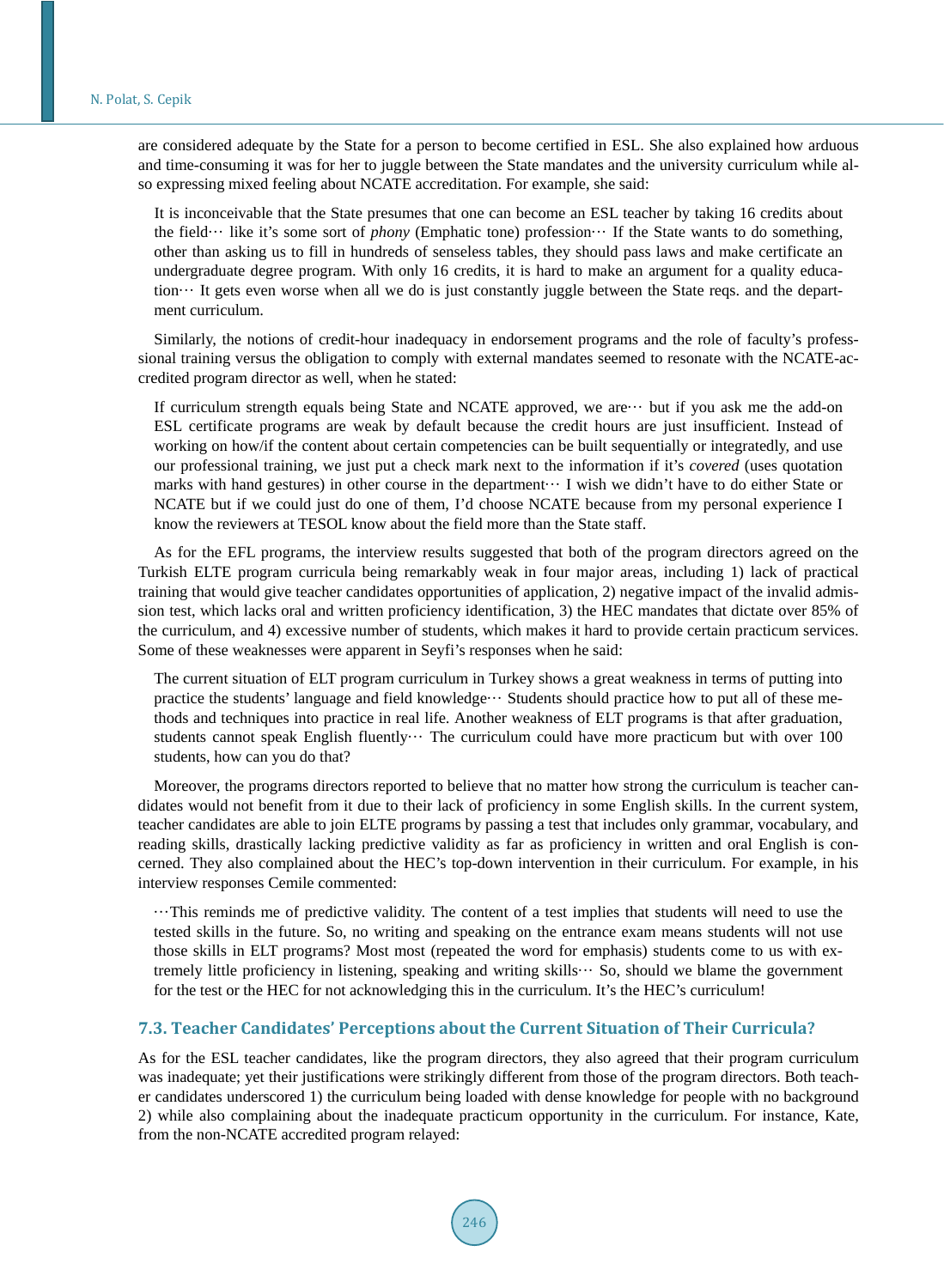I really struggled the first semester. It's kind of hard to take in all the information in the program in a short period of time. I'm a biology teacher and had never taken any courses on Linguistics, SLA and so on··· It was really hard to process and connect the information with actual experiences of  $ELLs \cdots$  I was expecting more focus on practical applications. I didn't get to practice what I learned in just one-credit practicum.

The perceptions of Judy, a teacher candidate in the TESOL-accredited program, about her program curriculum were rather similar to Kate's perceptions even though her program was in a remotely different State with a drastically different ELL population. She, too, wished for more practicum and conveyed her struggle with the dense curriculum. For example, she stated:

The curriculum covers a lot of things. I thought it would be easy $\cdots$  take 5 courses and get my certificate but the content was like from another planet. It was really challenging because I didn't have any prior knowl $edge...$  I wish half the curriculum was about knowledge and half was just practice, which was very (empathetic) little.

Results revealed that some of the perceptions of EFL teacher candidates about their program curricula were strikingly similar to those of their program directors, which included lack of 1) focus on building strong English language skills, particularly oral proficiency, and 2) opportunity to put into practice the knowledge and theory they gain in the program. In responding to the interview questions, one of the EFL teacher candidates at a private university, Feride said:

In my opinion ELT programs in Turkey are prepared to teach the knowledge *of* (emphatic) English rather than the knowledge *about* (emphatic) how it works or how to use it··· Since there is a focus on theoretical knowledge of English, students have advanced skills in grammar; however, there is a need for practicing the language in order to be proficient speakers.

Teacher candidates' perceptions regarding the lack of practice opportunities in the curriculum were not only consistent across all interviewees but also echoed some of the accounts of their program directors. They complained about both the length and quality of the limited practice experience in the curriculum. Indeed, the issue of practicum that has recently been vociferously expressed in teacher education research around the world [\(Darling-Hammond, 2006\)](#page-10-0) seemed to be justified both by the ESL and EFL teacher candidates in this study. For example, Husamettin, a teacher candidate in a public ELTE program stated:

I think that the importance of practice should be taken into consideration. The effectiveness of the courses is more important than credit hours. EFL students should be competent in how to use different teaching methods. To learn about each method in the field is important but the information becomes unimportant if we don't know how to apply them during lessons. I think we must divide the hours for theory and application.

# **8. Discussion**

## **8.1. ELTE and ESL Program Curricula**

All of these add-on ESL teacher certification programs in the US covered content related to the 11 standards listed under the five TESOL domains in their curricula with some variation in the organization and alignment of the content primarily due to the university core curriculum, NCATE accreditation, and State mandates. The courses were offered in 15 to 18 credit hours with one or three credits involving some sort of practicum. The ELTE programs in Turkey, on the other hand, commonly offered instructional coursework related to eight main competency areas, including language skills, linguistics, EFL methods, SLA, literature, practicum, foreign language, and educational core. The credit hour allocation for each competency and the total number of credit hours required for program completion (132) seemed to be rather homogenous across the ELTE programs due to the strict HEC mandates.

In terms of how the curriculum was organized around different courses, the ESL teacher certification programs in the US seemed to show some variation depending on whether or not the program was NCATE accredited. Given controversies around national accreditation in teacher education [\(Johnson, Johnson, Farenga, &](#page-11-0)  [Ness, 2005\)](#page-11-0), this result is interesting in that it indicates that NCATE-accredited programs appeared to be more coherent as they aligned courses directly with TESOL standards. This result was further corroborated with our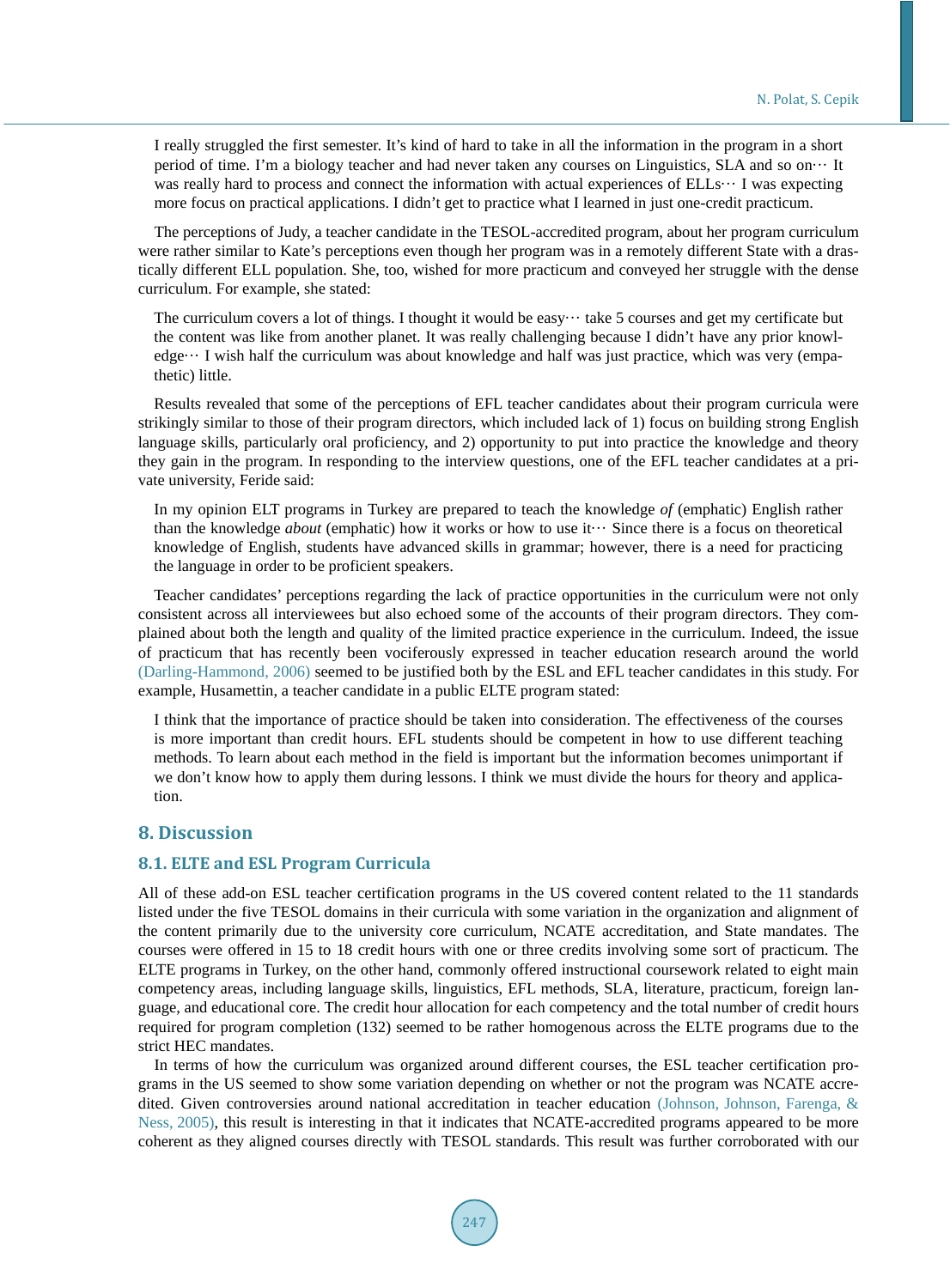review of the structure of major competencies in the [TESOL/NCATE \(2010\)](#page-11-1) manual as compared with the State manuals, which seemed to be rather haphazardly organized. Note that for the non-NCATE accredited programs, State mandates constituted the basis for structure and alignment.

The Turkish ELTE program curricula included very little to no content about three of the five TESOL domains, including *culture*, *assessment*, and *professionalism.* While one can understand possible reasons behind some of these differences (e.g., most EFL teachers need to improve their English; thus ELTE programs offer language classes), it is hard, for example, to argue that EFL teachers do not need to a strong background in the role of culture in L2 development, or basic knowledge and skills related to L2 assessment and evaluation, or professional and pedagogical responsibilities. In fact some of these areas have been identified in some previous research as weaknesses of ELTE programs in Turkey [\(Akyel, 2012; Altan, 2006;](#page-10-0) [Kirkgoz, 2007\)](#page-11-0).

### **8.2. Perceptions about ESL and ELTE Program Curricula**

Perceptions of the ESL and ELTE program directors were centered around rather different concerns while discussing weaknesses of their curricula. The ESL program directors reported discontent that the curriculum was a product of obligations to comply with the accreditation and State agencies not their professional expertise while also pointing to the fact that 15 to 18 credits should not be enough to certify someone as a teacher. The concerns of the ELTE program directors in Turkey were somewhat more comprehensive than those of the ESL directors in that they varied from the validity of the government-mandated program admission test to the size of student population to the amount of practical training and the HEC control over the curriculum design. One notion that the program directors and the teacher candidates in both settings, consistently underscored was the lack of practical application in the ESL and ELTE curricula.

An area that the program directors in both of these settings unanimously problematized was the obligation to report to external accreditation or government agencies, which they interpreted as time-consuming and lack of respect for their professional training. This finding supports previous research on the role of accreditation in ESL teacher education in the US [\(Johnson et al., 2005\)](#page-11-0) as well as ELTE programs in Turkey [\(Akyel, 2012; Altan,](#page-10-0)  [2006;](#page-10-0) [Kirkgoz, 2007;](#page-11-0) [Simsek & Yildirim, 2001\)](#page-11-1). As far as the perceptions of the ESL program directors versus those of their teacher candidates were concerned, no similar themes emerged. It seemed that each group only approached the strengths and weakness of their curriculum from personal experience perspective with almost no empathy for the other. Thus, it was interesting that the ESL teacher candidates consistently expressed lack of practicum and their struggles with taking 15 to 18 credits in one year without background in the field whereas their program directors wanted more power over the curriculum while also asking the endorsement nature of the programs to be altered into a 4-year undergraduate degree.

On the other hand, some perceptions of EFL program directors regarding their program curricula were quite similar to those of their teacher candidates. For example both of these groups, the service providers and the clientele, agreed that their curriculum offered inadequate number of practicum hours, a weakness previously identified by some researchers both in the Turkish context (Coskun & [Daloglu, 2010\)](#page-10-0) and other international teacher education settings [\(Darling-Hammond](#page-10-0) & Branson, 2005)*.* In addition, both groups acknowledged that the teacher candidates did not have high levels of English proficiency. These findings corroborate some previous research that teacher candidates are admitted into the ELTE programs without adequate English proficiency (Coskun & [Daloglu, 2010;](#page-10-0) [Kirkgoz, 2007; Sert, 2010\)](#page-11-0). Nonetheless, the two groups' perceptions differed when stating justifications for English deficiency; the teacher candidates blamed the program for it whereas the program directors held the grammar and reading-oriented admission test.

# **9. Conclusion and Implications**

Results of this study offer some implications that could potentially strengthen the curricula of EFL and ESL teacher education programs. For example, it is rather obvious that both ESL and EFL programs need more practicum hours. Although some of these implications include policy change by the respective governments others involve the teacher education institutions and K-12 schools. These constituencies may seem independent of each other; however, it is clear that a seamless collaboration among them is central to ensure quality in L2 teacher education regardless of the setting-related factors. Indeed, results of this study clearly indicated that program directors and teacher candidates do not see curriculum as a well-written prescribed document; rather, they argued for the learning outcomes resulting from the implemented curriculum. Nonetheless, some of these implications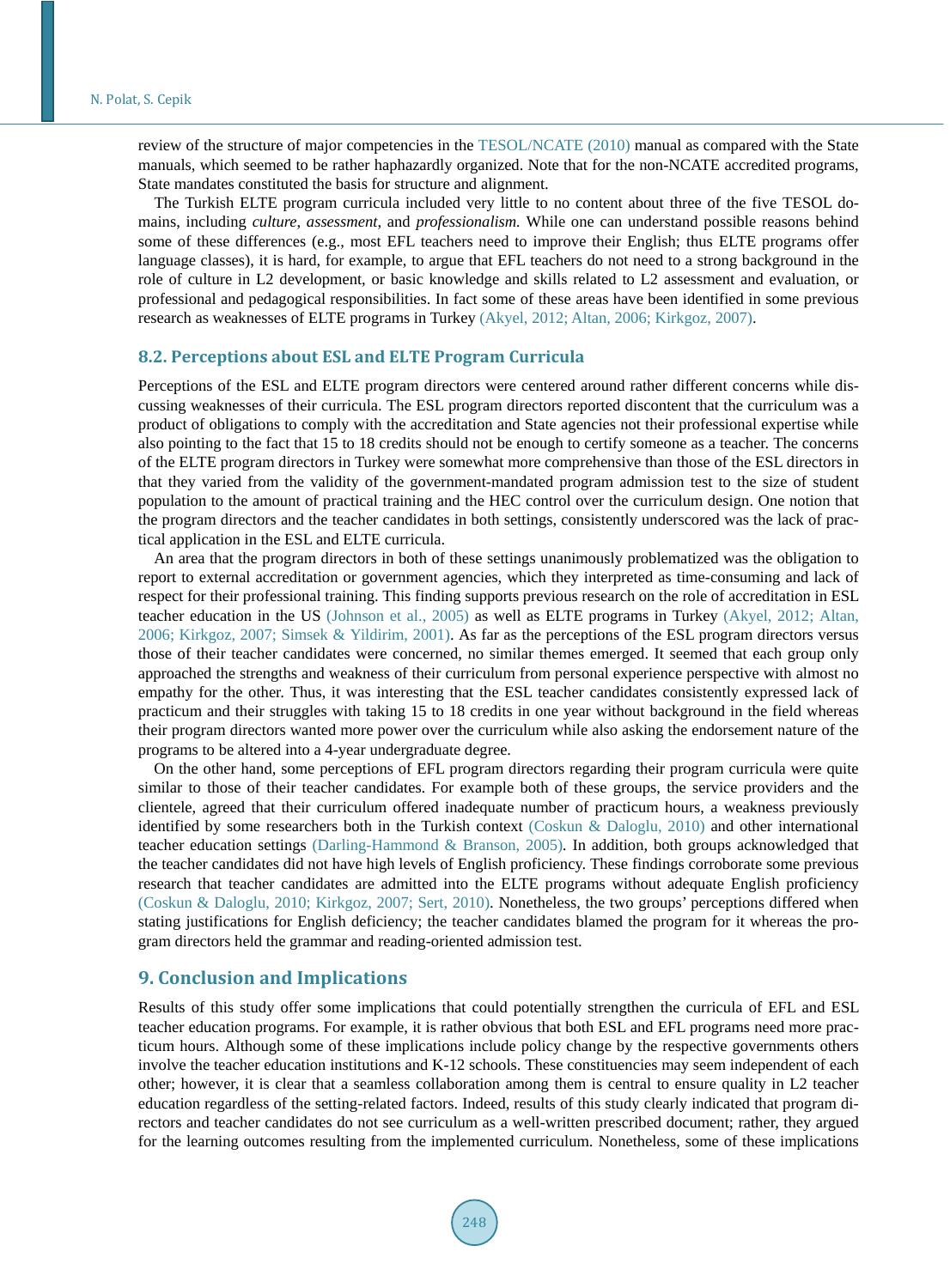may be peculiar to an ESL or EFL program.

As per the critical accounts of both the service providers and their customers, it is clear that the ESL teacher education programs need more credit hours, especially for practicum, to prepare competent teachers. Indeed, turning these programs into 4-year undergraduate degrees may be a good option to consider. There needs to be a more balanced and coherent system in place amongst the State and the accreditation mandates and the faculty expertise in terms of how the contents of the curriculum are determined and how they are aligned with the required domains and competencies. As for the EFL program curricula, first, more coverage regarding the three substantially neglected competencies, which include *culture*, *assessment*, and *professional responsibilities*, is critically needed. Second, the admission test must be reconsidered to include writing and oral components. Third, the HEC should allocate more power to the programs in terms of curriculum design while also initiating an accreditation system that monitors the quality of these programs on continuous bases. Fourth, the ELTE programs should offer more effective English learning courses to help improve oral proficiency of their candidates. Finally, the number of practicum hours should be increased and a strong collaboration between EFL programs and the K-12 schools must be built to make the experience more meaningful for the teacher candidates.

#### **References**

- <span id="page-10-0"></span>Akyel, A. (2012). Preservice English Language Teacher Education in Turkey. In Y. Bayyurt, & Y. B. Cetinkaya (Eds.), *Research Perspectives on Teaching and Learning English in Turkey: Policies and Practices* (pp. 25-37). Frankfurt am Main: Peterlang.
- Altan, M. Z. (2006). Preparation of Foreign Language Teachers in Turkey: A Challenge for the 21st Century. *DilDergisi, 134,* 49-54.
- Andrews, L. (2001). *Linguistics for L2 Teachers.* Mahwah, NJ: Erlbaum.
- Arkoudis, S. (2006). Collaborating in ESL Education in Schools. In J. Cummins, & C. Davison (Eds.), *International Handbook of English Language Teaching* (pp. 365-378). New York: Springer.
- Baker, C. (2006). *Foundations of Bilingual Education and Bilingualism* (4th ed.). Philadelphia, PA: Multilingual Matters.

Bartels, N. (Ed.) (2005). *Applied Linguistics and Language Teacher Education.* New York: Springer. <http://dx.doi.org/10.1007/1-4020-2954-3>

- Borg, S. (2006). *Teacher Cognition and Language Education.* London: Continuum.
- Brown, H. D. (2004). *Language Assessment: Principles and Classroom Practices.* New York: Longman.
- Brown, H. D. (2006). *Principles of Language Learning and Teaching* (5th ed.). New York: Pearson ESL.
- Burns, A., & Richards, J. C. (2009). *The Cambridge Guide to Second Language Teacher Education.* New York: Cambridge University Press.
- Clarke, M. (2008). *Language Teacher Identities: Co-Constructing Discourse and Community*. Clevedon: Multilingual Matters.
- Commins, L. N., Miramontes, O. B. (2005). *Linguistic Diversity and Teaching.* Mahwah, NJ: Erlbaum.
- Coskun, A., & Daloglu, A. (2010). Evaluating an English Language Teacher Education Program through Peacock's Model. *Australian Journal of Teacher Education, 35,* 24-42. <http://dx.doi.org/10.14221/ajte.2010v35n6.2>
- Crawford, J. (2004). *Educating English Learners: Language Diversity in the Classroom*. (5th ed.). Los Angeles: Bilingual Education Services.
- Creese, A. (2000). The Role of the Language Specialist in Disciplinary Teaching: In Search of a Subject? *Journal of Multilingual and Multicultural Development, 21,* 451-470. <http://dx.doi.org/10.1080/01434630008666417>
- Creese, A. (2005). *Teacher Collaboration and Talk in Multilingual Classrooms.* Clevedon: Multilingual Matters.
- Cummins, J. (1984). *Bilingualism and Special Education: Issues in Assessment and Pedagogy.* Clevedon: Multilingual Matters.
- Darling-Hammond, L. D. (2006). *Powerful Teacher Education: Lessons from Exemplary Programs*. San Francisco, CA: Jossey-Bass.
- Darling-Hammond, L., & Branson, J. (Eds.) (2005). *Preparing Teachers for a Changing World: What Teachers Should Learn and Be Able to Do*. San Francisco, CA: Jossey-Bass Publishers.
- Davison, C. (2006). Collaboration between ESL and Content Teachers: How Do We Know When We Are Doing It Right? *International Journal of Bilingualism and Bilingual Education, 9,* 1-20.
- De Jong, E. J., & Harper, C. A. (2005). Preparing Mainstream Teachers for English Language Learners: Is Being a Good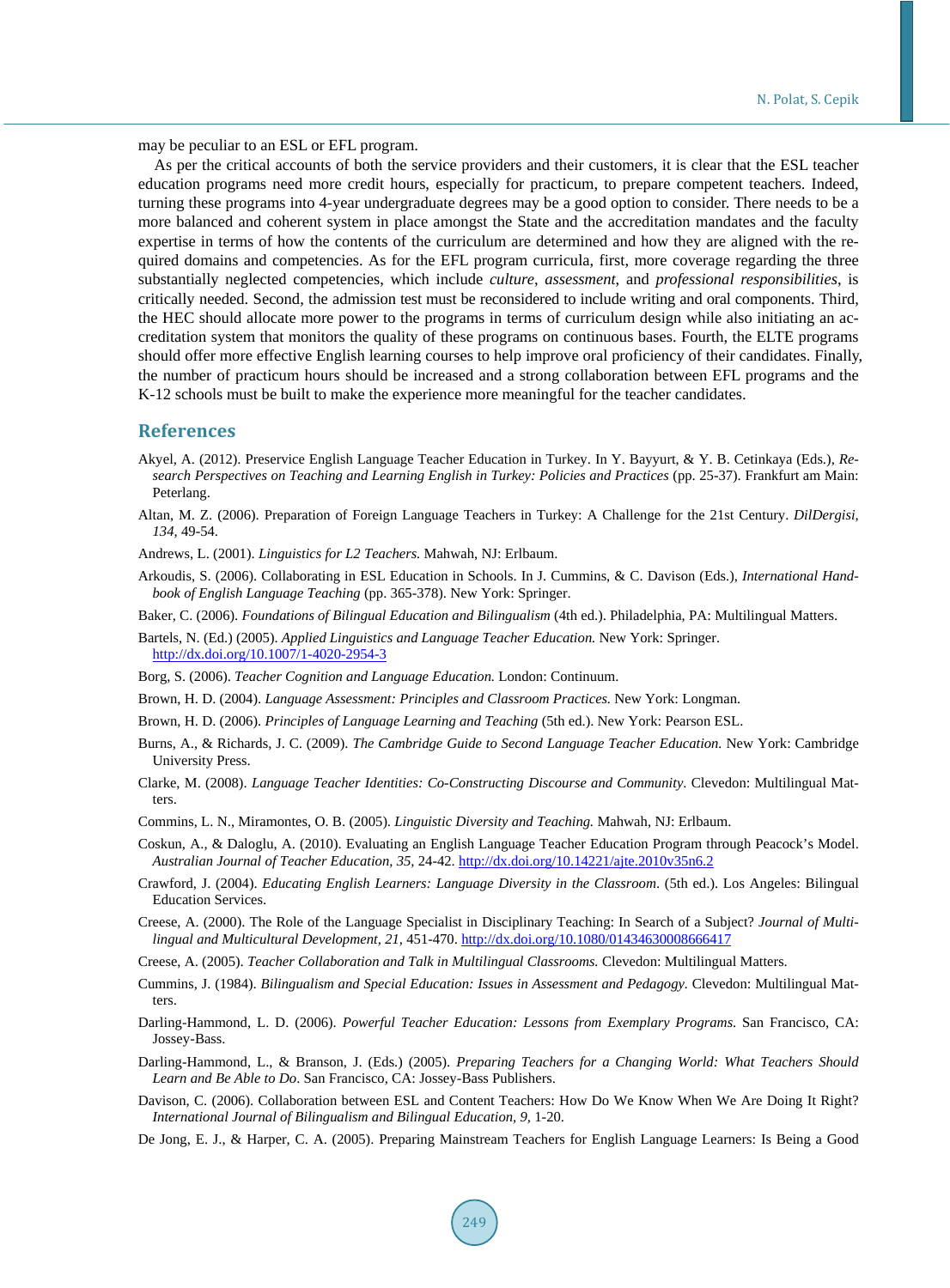Teacher Good Enough? *Teacher Education Quarterly, 32,* 101-124.

<span id="page-11-0"></span>Díaz-Rico, L. T. (2008). *A Course for Teaching English Learners.* Boston, MA: Allyn and Bacon.

- Dörnyei, Z. (2005). *The Psychology of the Language Learner: Individual Differences in Second Language Acquisition.*  Mahwah, NJ: Erlbaum.
- Doughty, C., & Long, M. H. (Eds.) (2003). *Handbook of Second Language Acquisition.* New York: Basil Blackwell. <http://dx.doi.org/10.1002/9780470756492>

Duman, T. (1998). Cumhuriyetimizin 75.yılındaöğretmenyetiştirmesistemimizvesorunları. *MilliEğitim, 139,* 36-43.

- Freeman, D. (2002) The Hidden Side of the Work: Teacher Knowledge and Learning to Teach. A Perspective from North American Educational Research on Teacher Education in English Language Teaching. *Language Teaching, 35,* 1-13. <http://dx.doi.org/10.1017/S0261444801001720>
- Freeman, D. E., & Freeman, Y. S. (2004). *Essential Linguistics: What You Need to Know to Teach Reading, ESL, Spelling, Phonics, and Grammar.* Portsmouth, NH: Heinemann.
- Fulcher, G., & Davidson, F. (2006). *Language Testing and Assessment: An Advanced Resource Book.* New York: Routledge. <http://dx.doi.org/10.4324/9780203449066>
- Gass, S. M., & Selinker, L. (2008). *Second Language Acquisition: An Introductory Course.* New York: Routledge.
- Grossman, G. M., Onkol, P. E., & Sands, M. K. (2007). Curriculum Reform in Turkish Teacher Education: Attitudes of Teacher Educators towards Modernization in an EU Candidate Nation. *International Journal of Educational Development, 27,* 138-150. <http://dx.doi.org/10.1016/j.ijedudev.2006.07.005>
- Hawkins, M., & Norton, B. (2009).Critical Language Teacher Education. In A. Burns, & J. Richards (Eds.), *Cambridge Guide to Second Language Teacher Education* (pp. 30-39). Cambridge: Cambridge University Press.
- HEC (2010). Student Placement Scores for Undergraduate Degree Programs. <http://www.yok.gov.tr/content/view/795/194/lang,tr/>
- Horwitz, E. K. (2008). *Becoming a Language Teacher: A Practical Guide to Second Language Learning and Teaching*. Boston, MA: Allyn & Bacon.
- Hughes, A. (2003). *Testing for Language Teachers*. Oxford: Oxford University Press.
- Johnson, K. E. (2009). *Second Language Teacher Education: A Sociocultural Perspective*. New York: Routledge.
- Johnson, D. D., Johnson, B., Farenga, S. J., & Ness, D. (2005). *Trivializing Teacher Education: The Accreditation Squeeze.* Lanham, MD: Rowan & Littlefield.
- Kachru, B. B., Kachru, Y., & Nelson, C. L. (Eds.) (2006). *The Handbook of World Englishes*. Oxford: Blackwell.
- Kirkgoz, Y. (2007). English Language Teaching in Turkey: Policy Changes and Their Implementations. *RELC Journal, 38,* 216-228. <http://dx.doi.org/10.1177/0033688207079696>
- Kumaravadivelu, B. (2001). Toward a Postmethod Pedagogy. *TESOL Quarterly, 35,* 537-560. <http://dx.doi.org/10.2307/3588427>
- Kumaravadivelu, B. (2006). TESOL Methods: Changing Tracks, Challenging Trends. *TESOL Quarterly, 40,* 59-81. <http://dx.doi.org/10.2307/40264511>
- Kumaravadivelu, B. (2008). *Cultural Globalization and Language Education.* New Haven, CT: Yale University Press.
- Larsen-Freeman, D. (2003). *Teaching Language: From Grammar to Grammaring*. Boston, MA: Thompson-Heinle.
- Larsen-Freeman, D. (2007). Reflecting on the Cognitive-Social Debate in Second Language Acquisition. *Modern Language Journal, 91,* 773-787.<http://dx.doi.org/10.1111/j.1540-4781.2007.00668.x>
- Leung, C. (2009). Second Language Teacher Professionalism. In A. Burns, & J. Richards (Eds.), *Cambridge Guide to Second Language Teacher Education* (pp. 49-58). Cambridge: Cambridge University Press.
- Lightbown, P. M., & Spada, N. (2006). *How Languages Are Learned* (3rd ed.). Oxford: Oxford University.
- Lortie, D. (1975). *Schoolteacher: A Sociological Study.* London: University of Chicago Press.
- McGrath, I. (2006). Teachers' and Learners' Images for Coursebooks. *ELT Journal, 60,* 171-180. <http://dx.doi.org/10.1093/elt/cci104>
- Miles, M. B. & Huberman, A. M. (1994). *Qualitative Data Analysis* (2nd ed.). London: Sage.
- Nation, I. S. P., & Macalister, J. (2010). *Language Curriculum Design*. New York, NY: Taylor and Francis.
- Patton, M. Q. (2002). *Qualitative Research & Evaluation Methods* (3rd ed.). Thousand Oaks, CA: Sage.
- Platt, E., Harper, C., & Mendoza, M. B. (2003). Dueling Philosophies: Inclusion or Separation for Florida's ELLs. *TESOL Quarterly, 37,* 105-133. <http://dx.doi.org/10.2307/3588467>
- <span id="page-11-1"></span>Polat, N. (2010). A Comparative Analysis of Pre- and In-Service Teacher Beliefs about Readiness and Self-Competency: